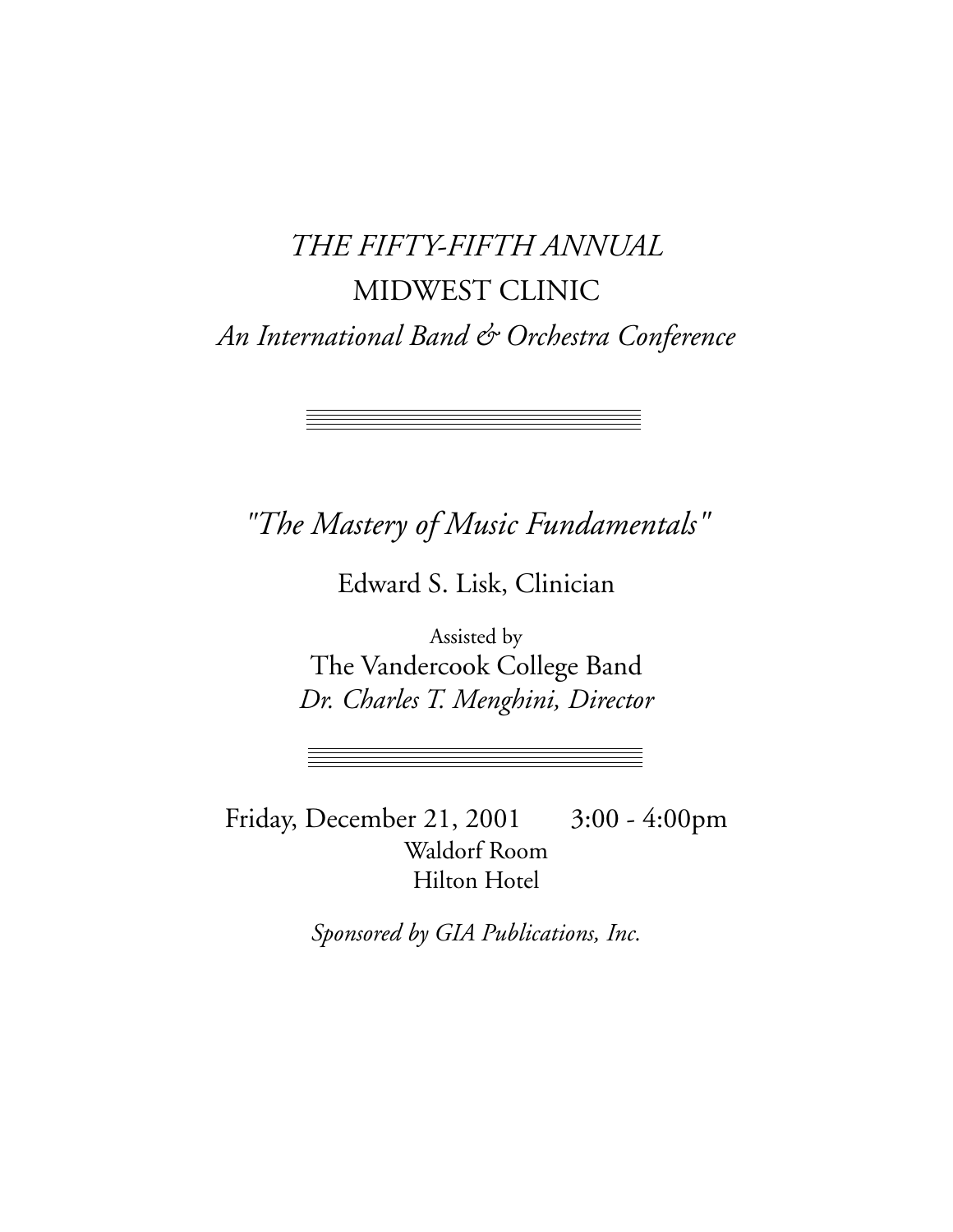# *The Rehearsal: Mastery of Music Fundamentals \**

*(Volume 2, Chapter 2)*

*"The notes of a composition do not exist in isolation; the movement of harmonic progressions, melodic contours and expressive colorations provide each interval with a specific sense of belonging and/or direction."....Pablo Casals*

*I. Teaching Music Through Performance in Band*

A. Active or passive student participation

B. Focus, time on task, rehearsal structure

*II. Introducing theCircle of 4ths*

A. Expanding Musical Performance Vocabulary

B. Transposition & Grouping Assignments

1. Chord Qualities, Composer Voicing

2. Chord Progressions (I-IV-I, I-V7-I, I-IIm7-V7-I, & 7th tone chords)

#### *III. Secret for Success: THE Grand Master Scale*

- A. Why the Grand Master Scale ?
	- 1. Breaking 'old scale habits'
- B. Scale Variations, Articulation
- C. Learning process for scale mastery

*IV. LISTENING: Student Responsibilities for Balance, Blend, Intonation*

- A. Are students *'active'* or '*passive'* participants in the musical decision making process ?
	- 1. 3 Steps to Balance, Blend and Intonation
	- 2. Beatless Tuning Process
		- a. Principal Player Responsibilities
	- 3. Full Band Tuning Process

#### *Silence and the Space of Time\*\**

*(Volume 3, Chapter 2)*

*A musician's mind constantly moves in time, synchronized with other members, creating an "ensemble" of musical expression through the lyricism of melodic, harmonic, and rhythmic sounds moving in and out of silence.*

*V. Measuring the Space of Time*

- A. Ruler of Time
- B. Teaching the "Down & UP" Beat
- *VI. The Space of Silence*
	- A. How large are rests?
	- B. Does a phrase end?
	- C. Teaching the right side of a note
- *VII. Painting a Stroke of Sound on the Canvas of Silence*
	- A. Looking beyond the boundaries of musical notation (no more paint by number)
	- B. Discover artistic beauty beyond the "note"
	- C. Control the "right" side of a note or phrase
- *VIII. Rehearsal Options*
	- A. Applying to Elementary, Middle School and High School band literature
	- B. Other groups Jazz Ensemble, Orchestra, Marching Band, Small Ensembles
- *IX. Coda.........Questions, Discussion*
	- \* Volume 2, *Teaching Music Through Performance in Band*
	- \*\* Volume 3, *Teaching Music Through Performance in Band*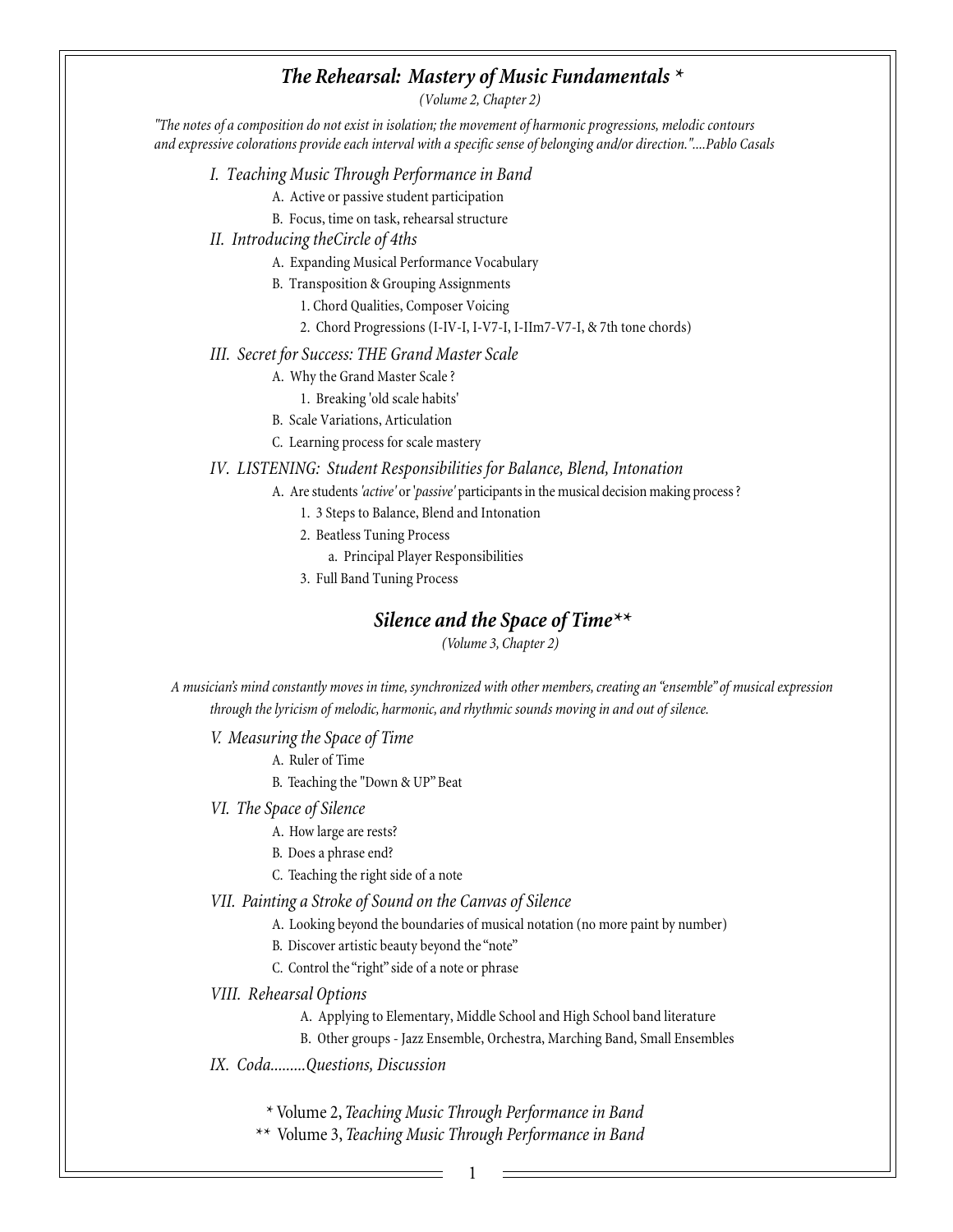*The Grand Master Scale Row of Pitches (Fourths)*



The top number indicates the number of flats or sharps in that particular scale. The bottom number indicates the correct order of flats or sharps.

 To acquaint the students with the row of pitches, simply have them play the letter pitches (whole notes) starting with their assigned (transposed) pitch and continue through the row as outlined below. Students should be instructed to play mid-range notes.

| B flat Instruments: | $C$ -F-Bb-Eb-Ab-Db $(C#)$ -Gb $(F#)$ -Cb $(B)$ -E-A-D-G-C |
|---------------------|-----------------------------------------------------------|
| E flat Instruments: | $G-C-F-Bb-Eb-Ab-Db(C#)-Gb(F#)-Cb(B)-E-A-D-G$              |
| F Instruments:      | $F-Bb-Eb-Ab-Db(C#)-Gb(F#)-Cb(B)-E-A-D-G-C-F$              |
| C Instruments:      | $Bb-Eb-Ab-Db(C#)-Gb(F#)-Cb(B)-E-A-D-G-C-F-Bb$             |

# *The Grand Master Scale*

The asterisk\* above the last note of each scale indicates *mind/thinking preparation* for the next scale. This example allows 4 beats to *'think'* and *prepare* for the next key signature.



*Scale Variations...*

- 1. Ascend and Descend
- 2. Ascend only
- 3. Descend only
- 4. Ascend first scale and Descend next scale
- 5. Descend first scale and Ascend next scale
- 6. Ascend scale and descend chromatic scale
- 7. Ascend chromatic scale and descend major scale
- 8. Mixed meter scales

# *The Octave of Reason !*

*"Establishing new musical value and worth for scale knowledge and performance"*

1. *Spontaneous reaction to all keys.*

2. *Individual and section ensemble technic!*

3. *Eliminate mindless repetition of technical passages found in solo or ensemble music.*

4. *A meaningful approach to sight reading.*

5. *Foundation for harmonic understanding.*

*6. Foundation for solo and ensemble intonation (playing in a 'pitch center').*

- 7. *Access to a full range of band literature.*
- *8. Improvisation, Creativity*

\*Those unable to play all scales are to *sustain the keynote* (tonic) for the duration of that scale and continue to the next scale. The Grand Master Scale should not be notated... students are to rely upon scale knowledge (application of what is known).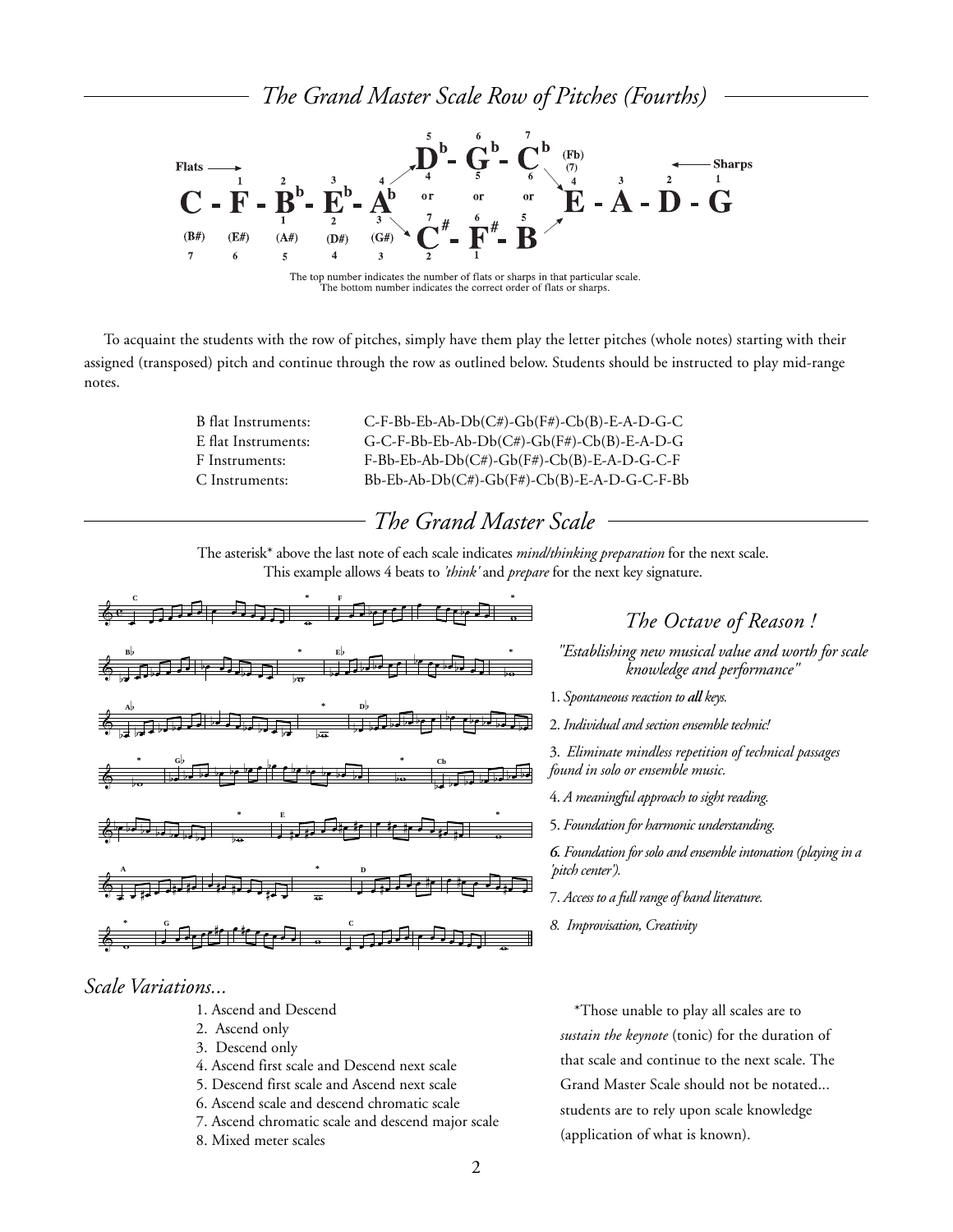

- 1. The length and width of the Ruler of Time are determined by tempo.
	- a. The slower the tempo, the longer and wider the space of subdivided silence.
	- b. The faster the tempo, the shorter and narrower the space of subdivided silence.
- 2. The lower and upper horizontal lines represent the down and up beat (arrival points).
- 3. The three horizontal lines between the lower and upper horizontal lines represent 16th and 32nd note subdivision.



*A Stroke of Sound on the Canvas of Silence!*



*Controlling the "right" side of a note or phrase*